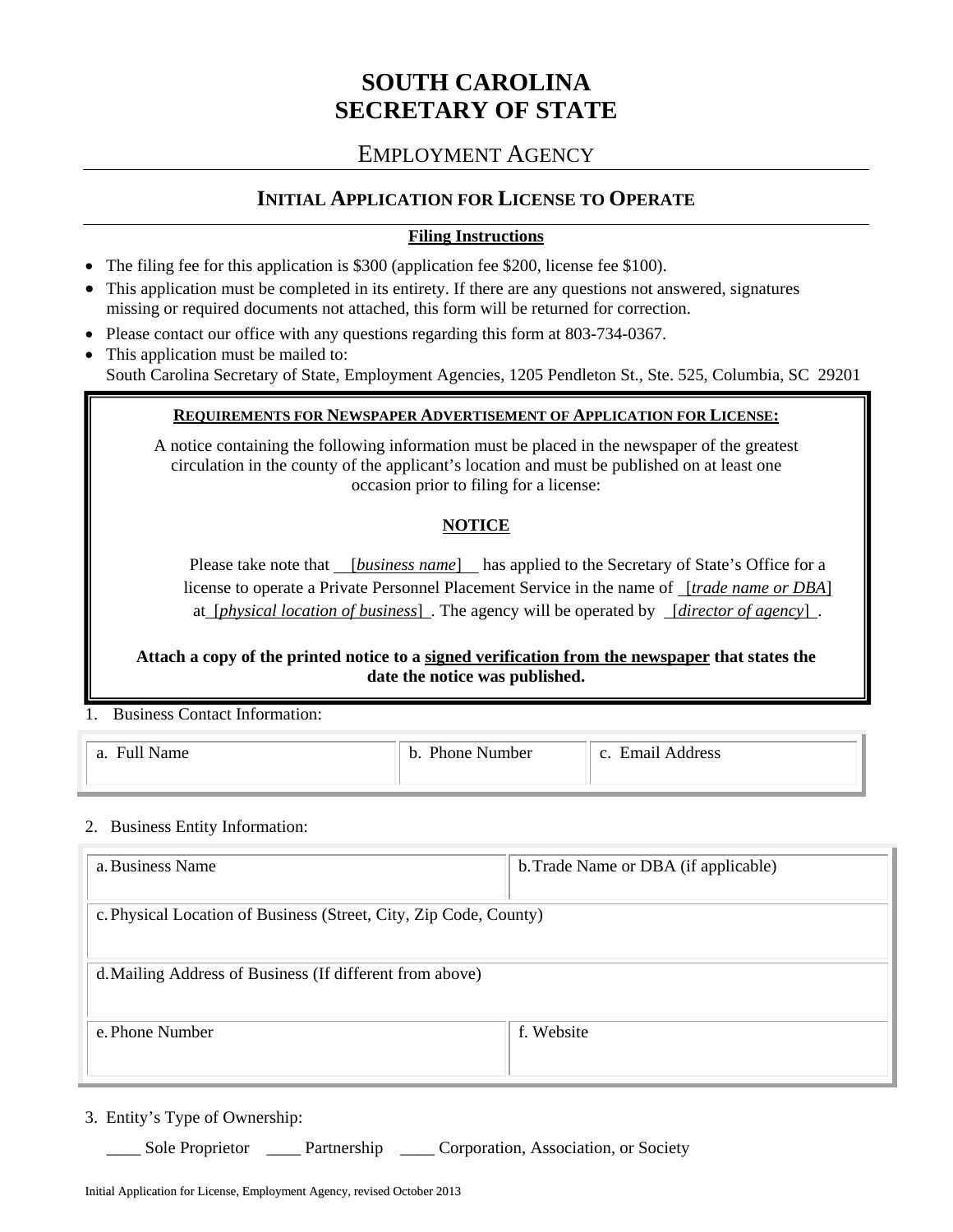#### 4. Application Made By (complete the appropriate section):

#### a. **Sole Proprietor**— (Application must be made by the owner.)

| Name                                          | Address (Street, City, Zip Code) |  |
|-----------------------------------------------|----------------------------------|--|
| Prior Business or Occupation of the Applicant |                                  |  |

#### b. **Partnership**— (Application must be made by all of the partners; attach a separate sheet if necessary.)

| Name                                          | Address (Street, City, Zip Code) |         |
|-----------------------------------------------|----------------------------------|---------|
| Prior Business or Occupation of the Applicant |                                  |         |
| Name<br>Address (Street, City, Zip Code)      |                                  | % Owned |
| Prior Business or Occupation of the Applicant |                                  |         |

#### c. **Corporation, Association, or Society**— (Application must be made by the president, vice-president, secretary, and treasurer and by a person owning twenty percent or more of the stock.)

| President          | Name                                          | Address (Street, City, Zip Code) | % Owned |
|--------------------|-----------------------------------------------|----------------------------------|---------|
|                    | Prior Business or Occupation of the Applicant |                                  |         |
| Vice-<br>President | Name                                          | Address (Street, City, Zip Code) | % Owned |
|                    | Prior Business or Occupation of the Applicant |                                  |         |
| Secretary          | Name                                          | Address (Street, City, Zip Code) | % Owned |
|                    | Prior Business or Occupation of the Applicant |                                  |         |
| Treasurer          | Name                                          | Address (Street, City, Zip Code) | % Owned |
|                    | Prior Business or Occupation of the Applicant |                                  |         |
| Stockholder        | Name                                          | Address (Street, City, Zip Code) | % Owned |
|                    | Prior Business or Occupation of the Applicant |                                  |         |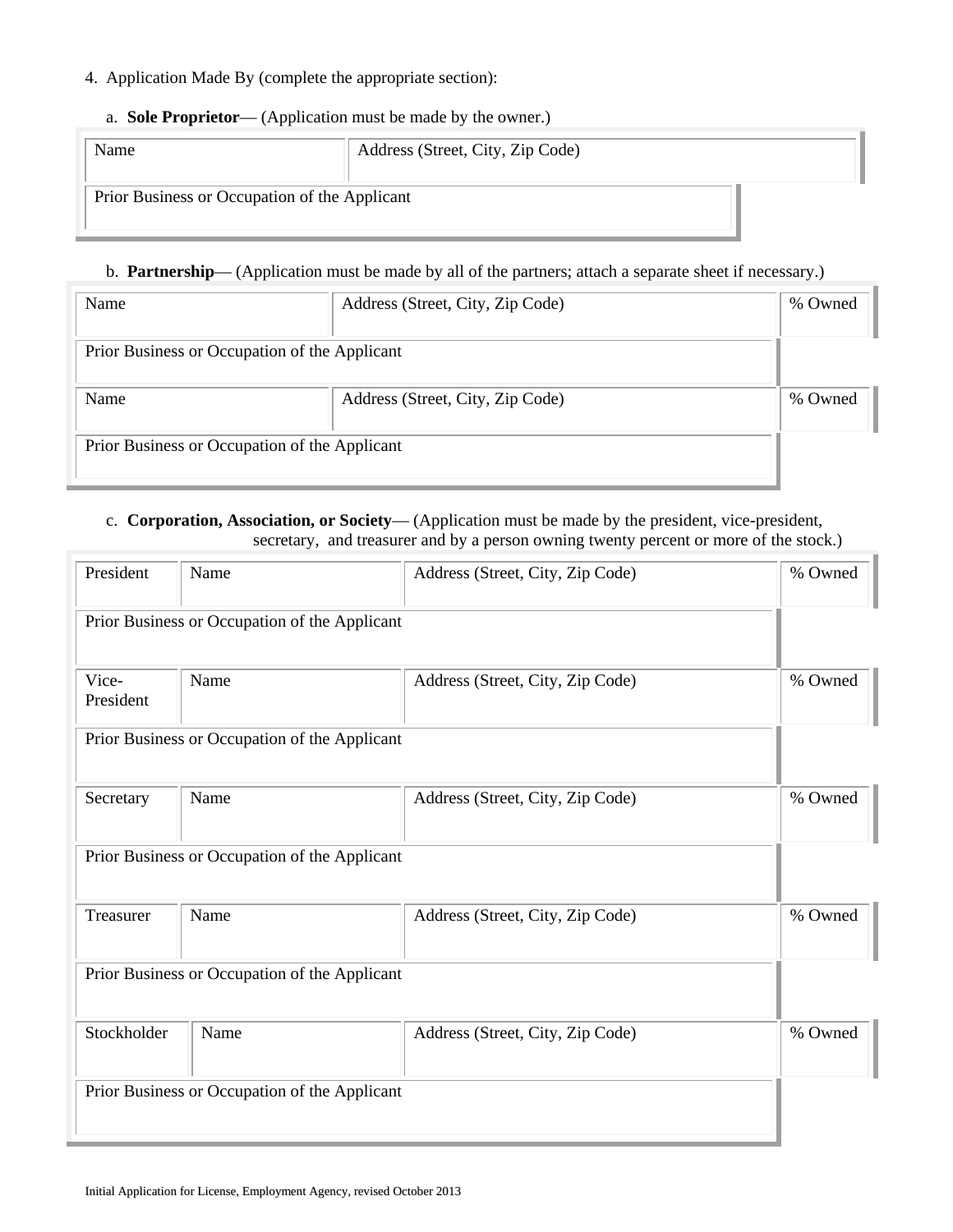5. Have any of the applicants listed above previously held or applied, whether granted or denied, for a private personnel placement service license within the United States or its possessions or territories?

a. \_\_\_ No

\_\_\_ Yes If yes, was the private personnel placement service license ever denied or revoked?

\_\_\_ No \_\_\_ Yes **If yes, please attach an explanation to this application.**

6. List the person who will actually direct and operate the placement activities:

| Name                                          | Address (Street, City, Zip Code) |  |
|-----------------------------------------------|----------------------------------|--|
| Prior Business or Occupation of the Applicant |                                  |  |

7. The application must be accompanied by a verification of a surety bond of three thousand dollars (\$3,000.00)

or other security equal to twenty-five thousand dollars (\$25,000.00) in a form approved by the Attorney General

and deposited with the Secretary of State. **(Please attach Surety Bond Verification form.)**

- a. Surety bond issued by: \_\_\_\_\_\_\_\_\_\_\_\_\_\_\_\_\_\_\_\_\_\_\_\_\_\_\_\_\_\_\_\_\_\_\_\_\_\_\_\_\_\_\_\_\_\_\_\_\_\_\_\_\_
- b. Bond number:  $\Box$
- c. Bond expiration date: \_\_\_\_\_\_\_\_\_\_\_\_\_\_\_\_\_\_\_\_\_\_\_

**Please read and acknowledge each of the following statements.** 

## **I(we) acknowledge that in accordance with the South Carolina Private Personnel Placement Services Act, South Carolina Code of Laws Section 41-25-10 et seq.:**

- 1. If a licensee relocates its offices before filing the annual renewal notice, the licensee shall submit a written notice of the change of address to the Secretary containing a notarized statement that the new location conforms to licensing requirements.
- 2. Failure to maintain a surety bond of three thousand dollars (\$3,000.00) in force or have other security filed with the Secretary of State of twenty-five thousand dollars (\$25,000.00) constitutes disqualification for retaining a license.
- 3. Licenses are issued for two years beginning January  $1<sup>st</sup>$  through December  $31<sup>st</sup>$  unless turned in or revoked by the Secretary. Licenses must be renewed biennially and must be postmarked no later than the last day of December.
- 4. If a licensee ceases to operate or goes out of business, the licensee shall notify the Secretary in writing of the action and return the license to the Secretary of State.
- 5. If a business is sold to a new owner, the previous owner shall notify the Secretary of State in writing to whom the business is being sold and return the license to the Secretary and state. That business may not operate until the new owner has obtained a new license.
- 6. Private Personnel Placement Services licenses are nontransferable absolutely and unconditionally.

## **I(we) further acknowledge that:**

- 7. Any person who knowingly violates S.C. Code of Laws Sections 41-25-30, 41-25-40, 41-25-50, 41-25-60, 41-25-70, or 41-25-80 is guilty of a misdemeanor and upon conviction must be fined not more than five hundred dollars (\$500.00) or imprisoned for not more than one year, or both, for a first offense.
- 8. Anyone convicted of violating the above-stated code sections must be denied the right to operate as a private personnel placement service and shall immediately surrender his or her license to the Secretary.

Initial Application for License, Employment Agency, revised October 2013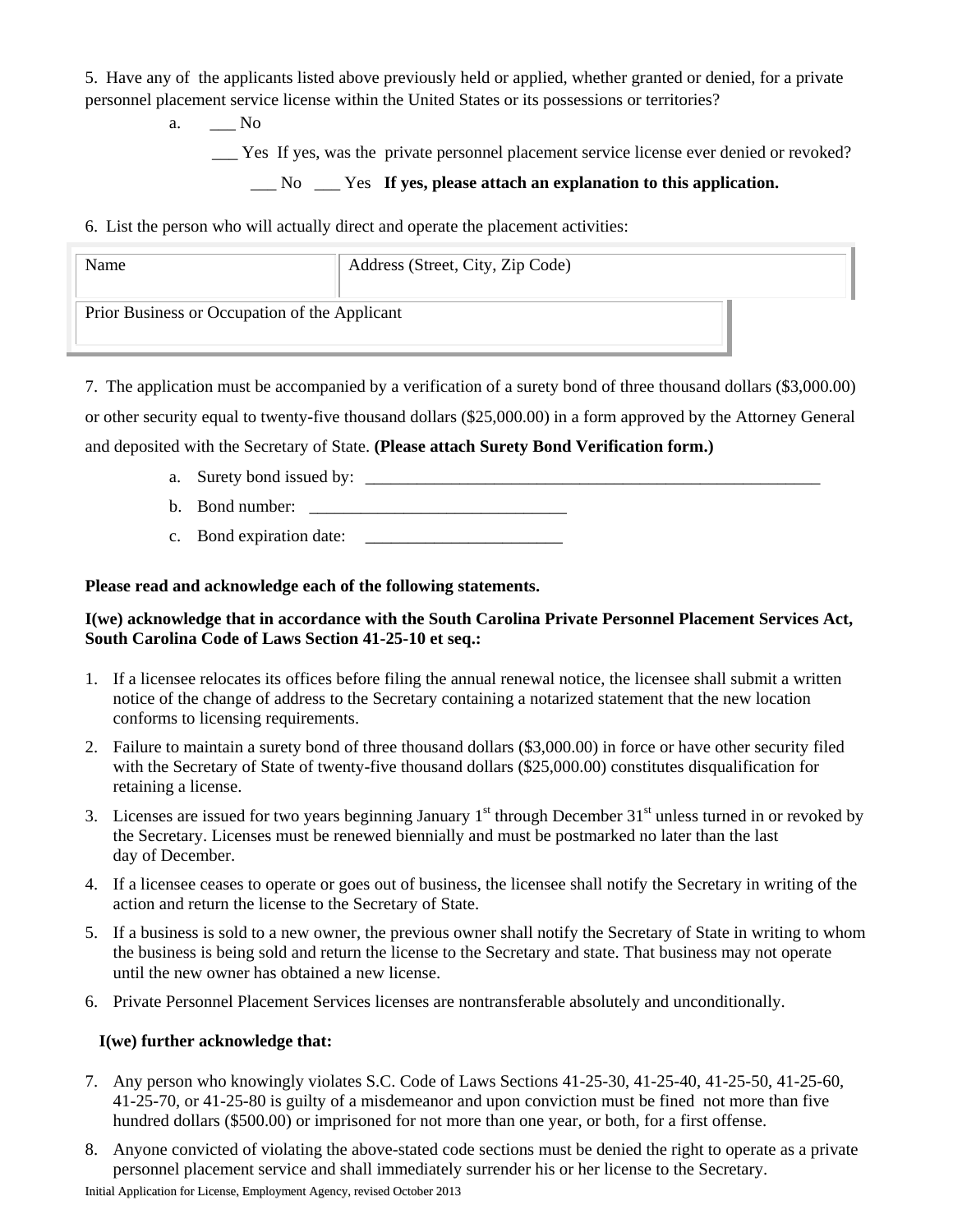9. Failure to surrender the license shall subject the licensee to a misdemeanor with a fine of not more than five hundred dollars (\$500.00) or imprisoned for not more than one year, or both. Each day of noncompliance constitutes a separate offense.

#### **Each applicant listed in questions #4 a-c must complete this certification:**

I, the applicant, certify under the penalty of perjury, that I have read and understand each of the items above. Furthermore, I certify that the information furnished in this application and all attached supplementary information is true and correct to the best of my knowledge, information and belief.

| Title: $\qquad \qquad$ |
|------------------------|
|                        |
|                        |
|                        |
|                        |

I, \_\_\_\_\_\_\_\_\_\_\_\_\_\_\_\_\_\_\_\_\_\_\_\_\_\_\_\_\_\_\_\_\_\_\_\_\_, an attorney duly licensed by the South Carolina Bar, hereby certify that the employment agency to whose application for license this certificate is attached, has complied with the requirements of S.C. Code Ann. §§ 41-25-10, et. seq., relating to the organization of employment agencies, and, that in my opinion, the agency is organized for a lawful purpose.

\_\_\_\_\_\_\_\_\_\_\_\_\_\_\_\_\_\_\_\_\_\_\_\_\_\_\_\_\_\_\_\_\_\_\_\_\_ \_\_\_\_\_\_\_\_\_\_\_\_\_\_\_\_\_\_ \_\_\_\_\_\_\_\_\_\_\_\_\_\_\_\_\_\_\_\_\_\_

\_\_\_\_\_\_\_\_\_\_\_\_\_\_\_\_\_\_\_\_\_\_\_\_\_\_\_\_\_\_\_\_\_\_\_\_\_\_\_\_\_\_\_\_\_\_\_\_\_\_\_\_\_\_\_\_\_\_\_\_\_\_\_\_\_\_\_\_\_\_\_\_\_\_\_\_\_\_\_\_\_\_\_\_\_\_\_\_\_

Signature Date **Date** Phone Number

Address